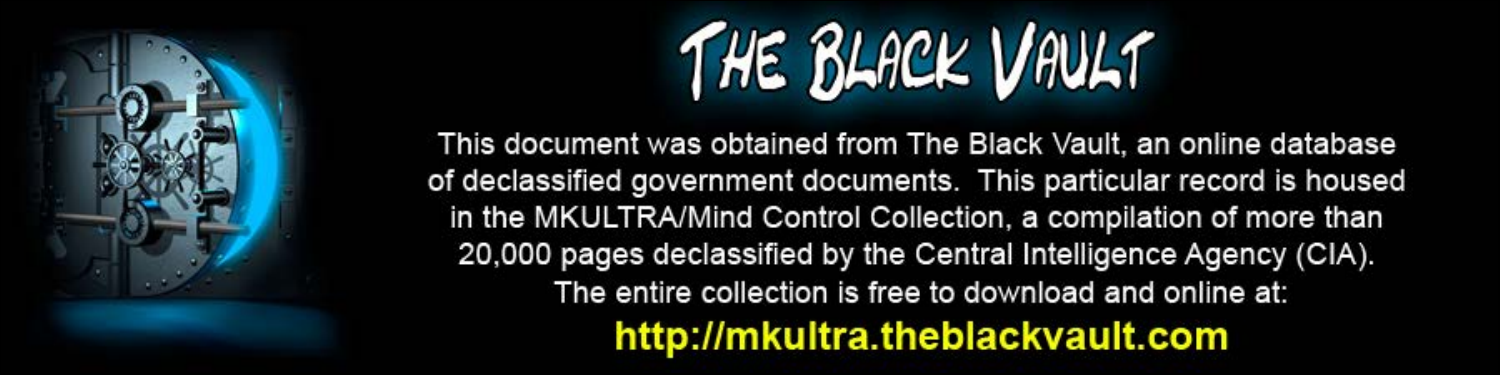## September 23, 1956

Harris Isbell, M.D., Director **Addiction Research Center** National Institutes of Mental Health U.S. Public Health Service Hospital **Box 2000** Lexington, Kentucky

Dear Dr. Isbell:

The information which I promised you is as follows:

Toxicity: In the mouse, by I.P. route, the LD<sub>50</sub> is 390 mg/kg. In the dog,  $69$  I.V. route, it is 100 mg/kg. The minimum tranquilizing dose for the dog by the I.  $\mathcal{Y}_r$ , route is .05 mg/kg. The compound sometimes produces micsis, but often one can observe mydriasis. In the barbitalized dog, bradycardia is produced at a level of 0.1 mg/kg, I.V. This response is not blocked by prior atropinization or vagotomy. This bradycardia is also prominent in the intact, unanesthetized animal even at a lower dose. Hypothermia is prominent following l mg/kg, I.V., in the dog. The body temperature falls 4 to 7 degrees C. within 24 hours and gradually returns to normal over a several day period. At the dose level of 100  $\text{mg/kg}$  severe diarrhea is produced in the dog. The nictitating membrane of the dog has a pure sympathetic innervation and is readily relaxed by this drug. This would seem to indicate that if reduces the normal central sympathetic outflow since the drug does not exhibit a characteristic adrenergic blocking action and ganglionic blockade is unlikely. As with all drugs in this series, ataxia is a prominent sign in the dog. With this particular material the effect begins to appear at about the minimum tranquilizing dose and is associated with respiratory depression. Both of these effects occur at dose levels below that required to produce bradycardia.



Declassified by 19747  $4 - 239$